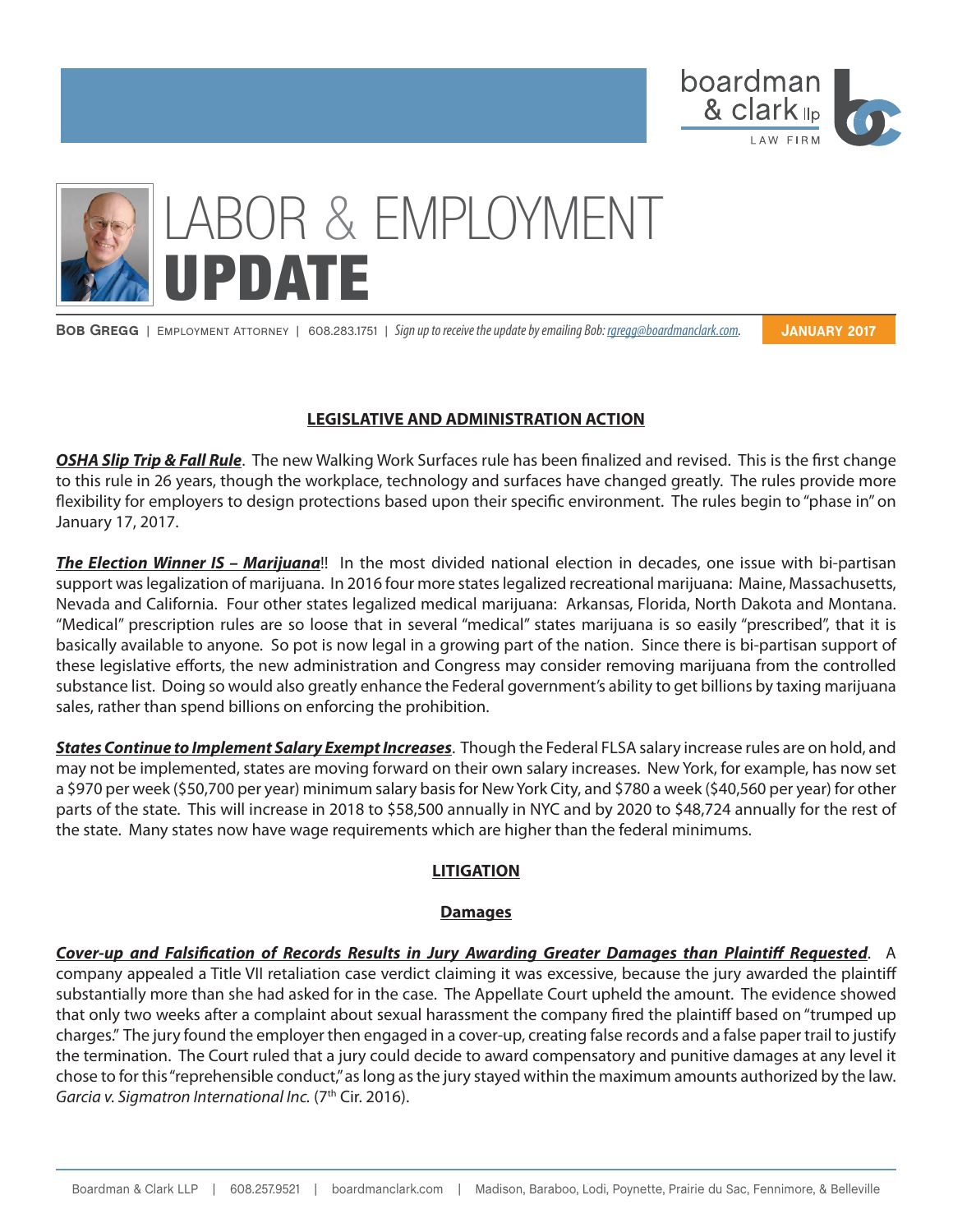*Former Penn State Coach Awarded \$5 Million in Whistleblower Case*. Former Penn State Coach Mike McQueary was awarded \$5 million for retaliation against him after he came forward to truthfully report issues of sexual abuse by Coach Jerry Sandusky. He first made a clear report to Head Coach Joe Paterno and University administration in 2001, which was ignored. He then talked to investigators when the matter became more public. He was then isolated, and his employment terminated. The jury awarded \$4 million, but the Judge determined that that was "insufficient" considering the evidence of retaliation. The Judge added another \$1 million. A jury had already awarded McQueary \$7.3 million in October, for his defamation case (his complaint only asked for \$4 million) against the University. This brings the total to over \$12 million. *McQueary v. Penn State U.* (Ct. of Common Pleas, 2016).

## **Discrimination**

# **Race and Retaliation**

*Insurance Exchange Settles Race and Retaliation Case*. A California Insurance Exchange has agreed to pay \$225,000 and furnish other relief to settle allegations that it fired two Southeast Asian American employees of Hmong descent in March 2009 for improper coding, but failed to take similar action against employees of a different race for the same conduct. The settlement also resolves charges that the company fired a White employee in retaliation for having been a witness during the EEOC investigation of the case. *EEOC v. Farmers Insurance Exchange* (E.D. Cal., 2016).

#### **Sex and Retaliation**

*Refusal to Work With Harasser Was Not Insubordination – Discharge Was Retaliation*. An African American warehouse employee refused to continue working the same shift with a White co-worker who called her the N-word. The White employee had a history of inappropriate behavior and comments, but was allowed to continue his employment, and his work in the same area as those he offended. The African American employee stated that she could no longer work in the same area, and requested that he or she be assigned to a different department or a different shift. The Company refused. She said she could no longer come to work in such a hostile environment. She was fired for refusing to come to work. In the ensuing case the Company defended by claiming she had either been insubordinate or voluntarily resigned by her absence. The Court saw it differently. The employee had engaged in protected activity by raising legitimate concerns about harassment. The Company did not effectively address her continuing concern about a hostile environment and the termination stated a case for retaliation. *Nuness v. Simon and Schuster, Inc.* (D. N.J. 2016).

# **Age**

*The "R-word" (No this is not "talk like a pirate" month*). Older workers are often asked the "R-word;" when do they plan to retire? This is often a casual question and the worker has made no mention at all about any inclination to retire. It is clearly a signal that they are considered to be old (no one ever asks a 38 year old about "when are you planning to retire?") The R-question becomes very dangerous when managers begin to use the R-word in relation to their older employees. *Dockery v. Tunica City* (N.D. Miss., 2016) illustrates the danger. A 68 year old highway department employee's supervisor made reference to other over-60 aged employees who had or were retiring. He queried the employee on his plans to "R." The employee then said he would retire, but when Human Resources was processing the papers, he indicated that he really wasn't ready to retire, but felt pressured. He did not make any written objection, and did go ahead with the retirement. He then sued for age discrimination, claiming he was pressured into the decision. The court denied summary judgment, allowing the case to proceed to trial. In the ruling the Court stated that the "R" statements "did not create a strong case" of age discrimination. However, "strong case" is *not* the standard to allow a case to go forward to trial before a jury. The statements of a manager take on great significance, (whether the manager claims to have intended them or not). Just a few "R-words" by a manager can result in a viable case, and a jury trial. The employer may ultimately win the trial (maybe), but a "strong" case and a "not strong" case both cost huge amounts, time, effort and money to defend. Managers would be well advised to avoid the R-word, until the employee submits a formal, written retirement request to HR. [For more insight request the article *The Aging Workforce* or the management training seminar/webinar *The Aging Workforce* by Boardman & Clark LLP.]